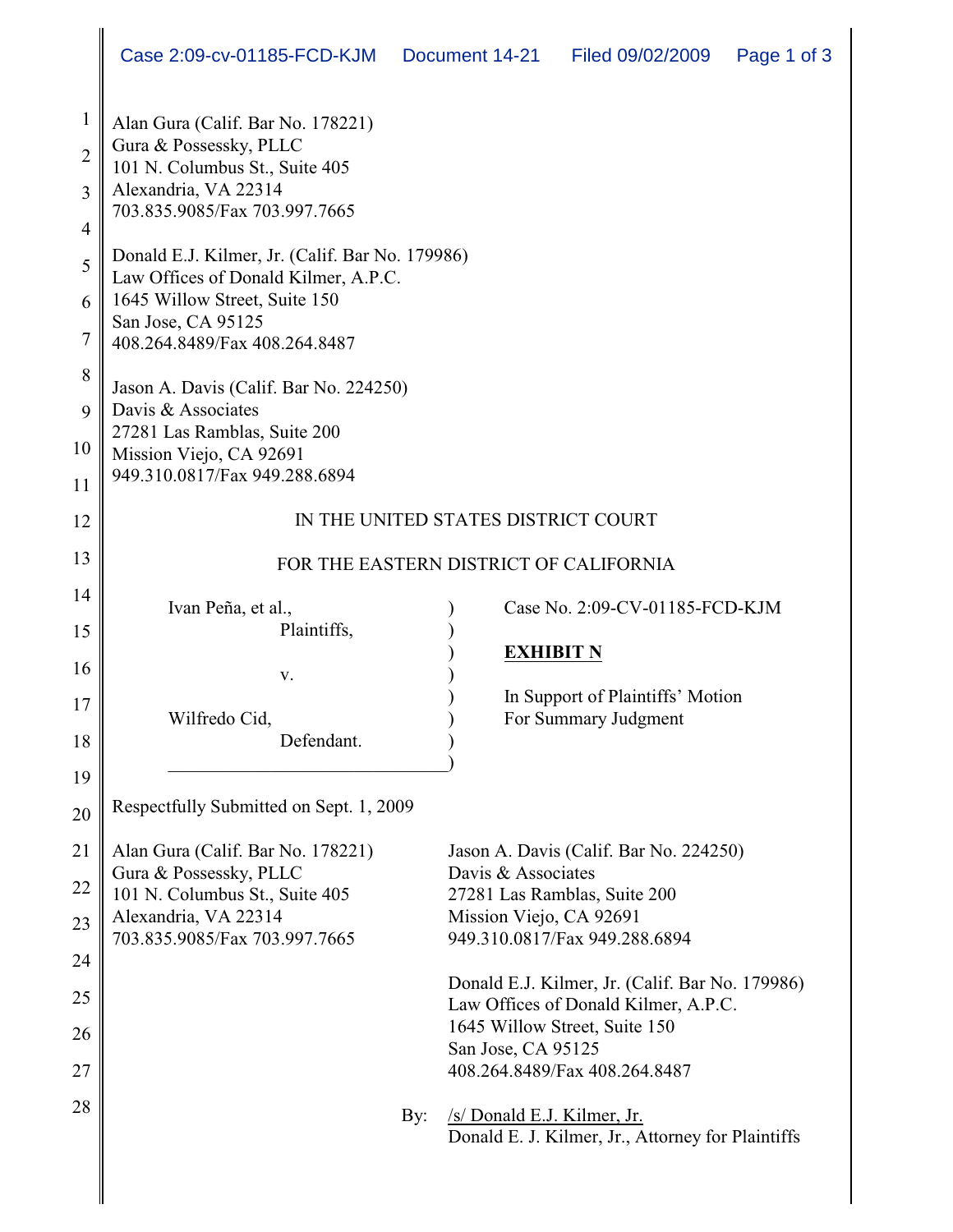## UNITED STATES DISTRICT COURT FOR THE DISTRICT OF COLUMBIA

| DICK ANTHONY HELLER, et al.   |                                 |
|-------------------------------|---------------------------------|
| Plaintiffs,                   |                                 |
| V.                            | Civil Action No.08-01289 (RMU)  |
| DISTRICT OF COLUMBIA, et al., |                                 |
| Defendants.                   |                                 |
| TRACEY AMBEAU HANSON, et al.  |                                 |
| Plaintiffs,                   |                                 |
| V.                            | Civil Action No. 09-00454 (RMU) |
| DISTRICT OF COLUMBIA, et al., |                                 |
| Defendants.                   |                                 |

\_\_\_\_\_\_\_\_\_\_\_\_\_\_\_\_\_\_\_\_\_\_\_\_\_\_\_\_\_\_\_\_\_\_\_\_

## NOTICE OF EMERGENCY RULEMAKING

 The defendants respectfully note that, today, June 25, 2009, the Metropolitan Police Department ("MPD") adopted emergency rules to "exemp[t] certain single action pistols manufactured before 1985 from the application of section 504 of the Act, and establishes that certain other types of pistols manufactured before 1985 are deemed included on the newly created District Roster of Handguns Determined Not to be Unsafe."

"The rulemaking will make the District's safe gun laws identical to the State of Maryland as to Pre-1985 pistols."